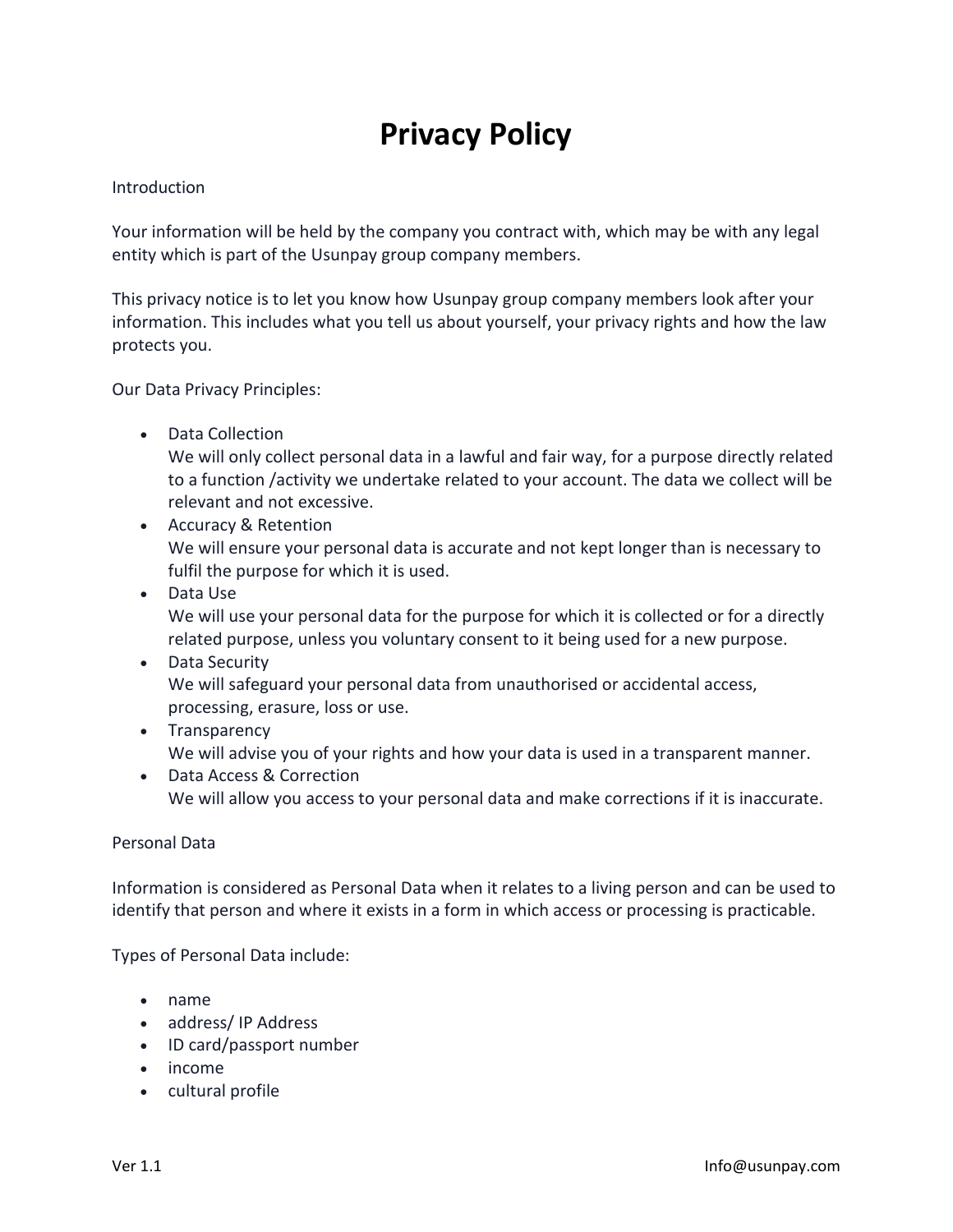Sensitive Personal Information is afforded special treatment due to its sensitive nature; this includes information about racial or ethnic origin, sexual orientation, religious beliefs, trade union membership, health data, and criminal records.

We will not collect or use these types of data without your consent unless the law allows us to do so. If we do, it will only be when it is necessary:

- For reasons of substantial public interest, or
- To establish, exercise or defend legal claims.

## Legal Protections

The General Data Protection Regulation (GDPR) sets out detailed requirements for companies and organisations on collecting, storing and managing personal data. It applies both to European organisations that process personal data of individuals in the EU, and to Non-European organisations that processes personal data in relation to the offering of goods or services to individuals in the EU, or monitors the behaviour of individuals within the EU.

The Personal Data (Privacy) Ordinance (Cap. 486) is in place to protect the privacy rights of personal data in Hong Kong.

Data Protection laws say we are allowed to use personal information only if we have a proper reason to do so. This includes sharing it outside the Usunpay group company members. The law says we must have one or more of these reasons:

- To fulfil a contract we have with you, or
- When it is our legal duty, or
- When it is in our legitimate interest, or
- When you consent to it.

Use of your personal information

We are allowed to use personal information only if we have a proper reason to do so, this is known as 'legitimate interest' and means that we have a business or commercial reason to use the information and it must not conflict unfairly with your interests). We may also rely on your explicit consent to your data being used via an electronic consent box.

You can withdraw your consent at any time. If you withdraw your consent, we may not be able to provide certain products or services to the business. You also have the 'Right to Object' to us keeping or using your personal information.

Your personal information may be used by in a number of ways including but not limited to:

• to verify your identity or transactions which you may enter into with us;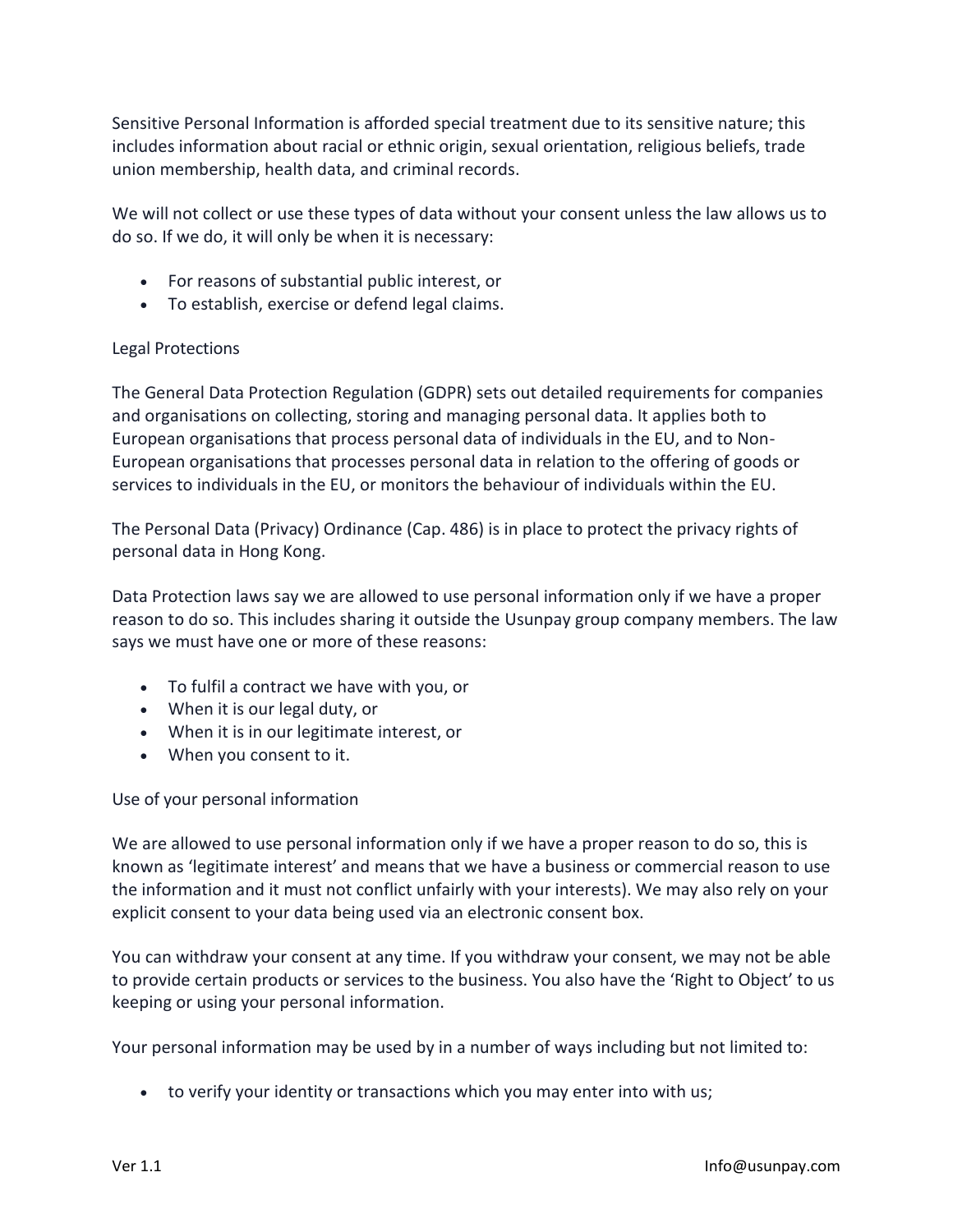- to provide the product and services that you request;
- to administer and manage the provision of our products and services;
- to respond to queries or complaints;
- to collect payment from you;
- to comply with laws and regulatory requirements including complying with any request made by a governmental authority in connection with legal proceedings or the prevention or detection of fraud and crime;
- to comply with our risk management policies and procedures; or
- to train our staff.

We may use your personal information for additional purposes related to the purposes listed above. We will not use your personal information other than for:

- a purpose made known to you;
- a purpose directly related to the original purpose;
- a purpose required by law; or
- a purpose otherwise authorised by you

#### Use of our web site

We will collect some information from you when you visit our website. Your use of the facilities and services available through the website will determine the amount and type of information that we will collect about you. Some of this information will not be personal information because it will not reveal your identity.

The only personal information which we collect about you when you use the website is what you tell us about yourself; for example, by completing an online form such as an application form or by asking for a disclosure document for our products or by sending us an email. We will record your email address if you send us an email.

#### Storage and security of information

Usunpay stores personal information in an encrypted database on our servers. We will take reasonable steps to protect personal information from loss, misuse, unauthorised access, modification or disclosure.

#### Use of our web site

We will collect some information from you when you visit the Usunpay website. Your use of the facilities and services available through the website will determine the amount and type of information that we will collect about you. Some of this information will not be personal information because it will not reveal your identity.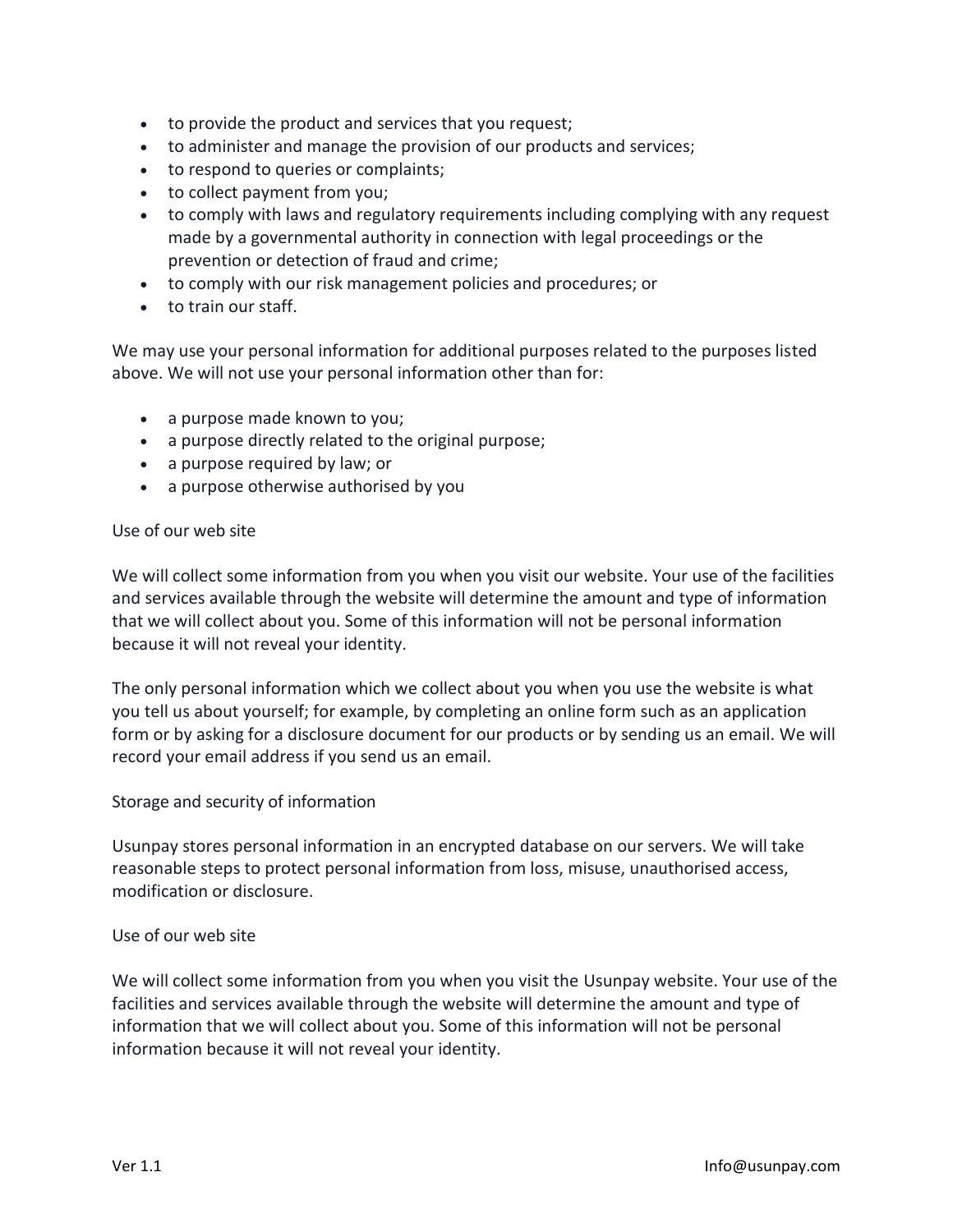The only personal information which we collect about you when you use the website is what you tell us about yourself; for example, by completing an online form such as an application form or by asking for a disclosure document for our products or by sending us an email. We will record your email address if you send us an email.

### Sharing your Information

We may share your personal and business information with outside organisations. This is so that we can provide products and services, run our business, and obey rules that apply to us. Here we list types of organisations that we may share information with:

## **Authorities**

This means official bodies that include:

- Central and local government
- Regulators and tax authorities
- Law enforcement and fraud prevention agencies.

#### Financial Industry services

Outside companies we work with to provide services to run our business.

- Agents, suppliers, sub-contractors and advisers. These are types of firm that we use to help us run accounts, policies and services.
- Someone linked with the business's product or service. This could mean a joint account holder, trustee, or fellow company director.
- Other financial services companies (to help prevent, detect and prosecute unlawful acts and fraudulent behaviour)
- Independent accountants and auditors.

How we use your information to make automated decisions

We sometimes use systems to make automated decisions about your account or the business. This helps us to make sure our decisions are quick, fair, efficient and correct, based on what we know. Automated decisions can affect the products, services or features we may offer the business now or in the future, or the price that we charge for them. They are based on personal and business information that we have or that we are allowed to collect from others. Here are the types of automated decision we make:

Tailoring products, services and marketing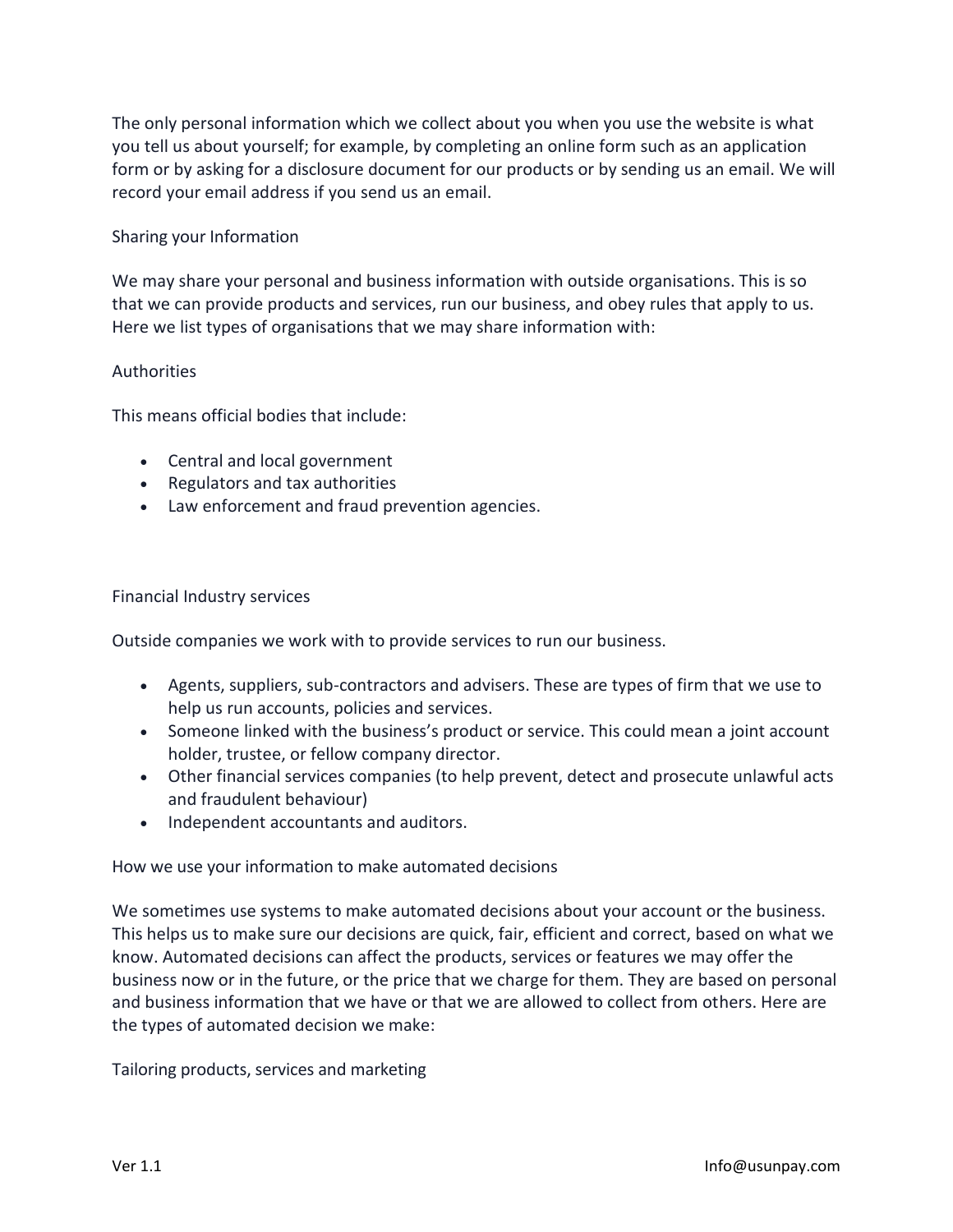We may place the business in groups with similar clients. These are called client segments. We use these to study and learn about our clients' needs, and to make decisions based on what we learn. This helps us to design products, services, marketing and offers and to manage our client relationships.

## Detecting fraud and financial crime

We use your information to help decide if accounts may be being used for fraud or financial crime. We may detect that an account is being used in ways that fraudsters work or that an account is being used in a way that is unusual for you. If we think there is a risk of fraud or financial crime, we may block activity on accounts.

#### Opening accounts

When accounts are opened with us, we check that you meet the conditions needed to open the account. This may include checking age, residency, nationality, place of incorporation or source of income.

As a person you have rights over automated decisions.

- You can ask that we do not make our decision based on the automated score alone.
- You can object to an automated decision, and ask that a person reviews it.
- If you want to know more about these rights, please contact us.

#### Data outside the EEA

Where your personal data is held outside of the EEA, we make sure that it is protected to the same extent as in the EEA by the following safeguards:

- Ensuring that the privacy laws give equivalent protection as the EEA affords to data.
- Put in place a contract with the recipient that means they must protect it to equivalent standards as the EEA.

#### Cookies

When you visit the website, our server places small pieces of data known as 'cookies' on your hard drive. Cookies are pieces of information that are transferred to your computer when you visit a website for record-keeping purposes.

We may use cookies to provide us with aggregate (anonymous) information on how people use our website and to help us know what our customers find interesting and useful in our website. We do not link this information back to other information that you have provided to us nor provide it to other third parties for marketing purposes.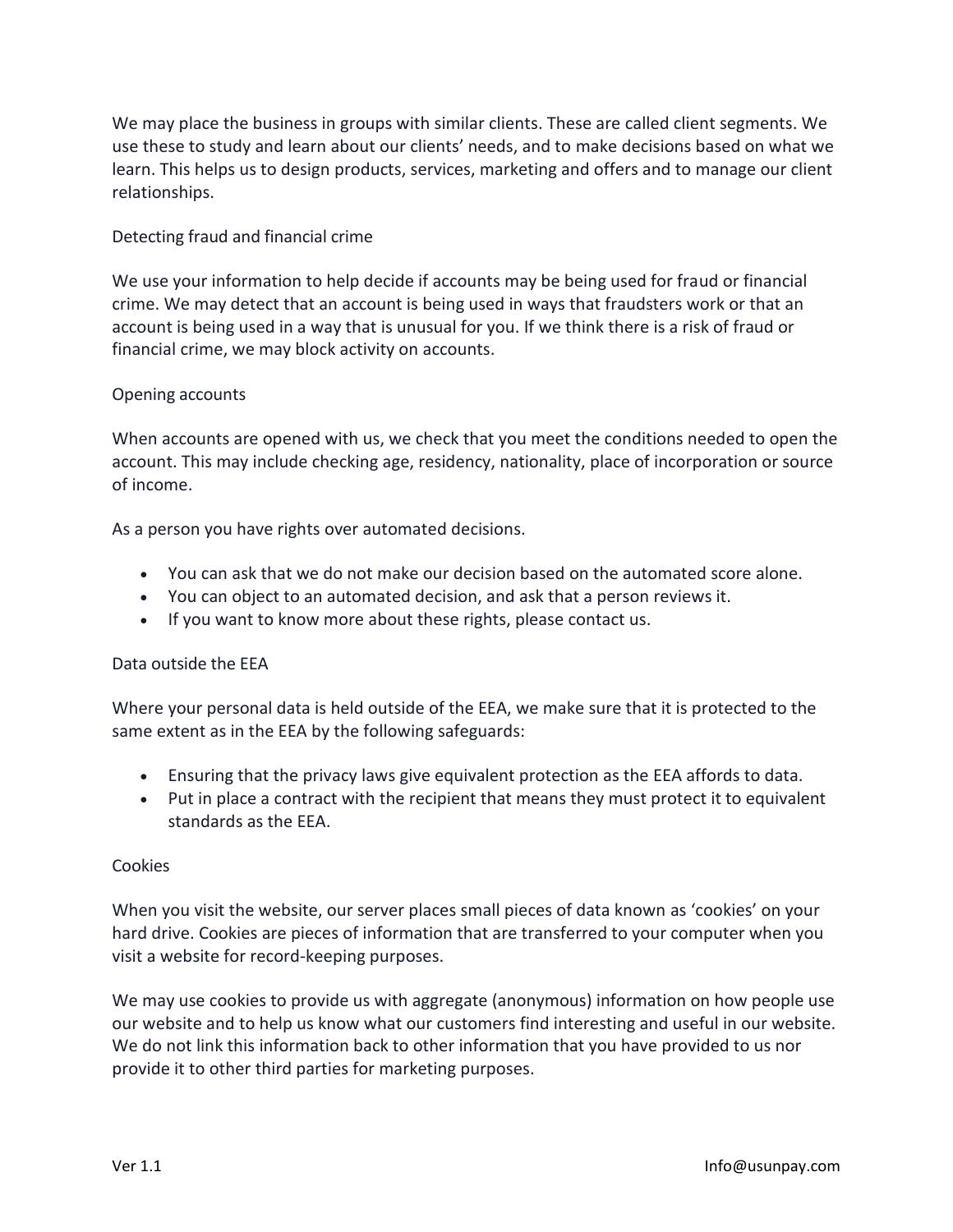Most Web browsers are set to accept cookies. However, if you do not wish to receive any 'cookies' you may set your Web browser to refuse cookies. Only necessary cookies are used by us to run our site. You consent to these cookies by using our website.

#### Marketing

We may use your personal information to make decisions about what products, services and offers we think you may be interested in.

We can only use your personal or business information to send marketing messages if we have consent or a 'legitimate interest'. By 'legitimate interests' we mean that we have a business or commercial reason to use your information, and it must not conflict unfairly with your interests.

You can contact us at any time and ask us to stop using your information this way.

We may show or send your business marketing material online (on our own and other websites including social media), in our app, by email or mobile phone.

We do not sell the information we have to outside organisations.

We may ask you to confirm or update these choices, if you take out any new products or services with us in future. We will also ask you to do this if there are changes in the law, regulation, or the structure of our business.

Company mergers and takeovers

We reserve the right to share your personal information if the make-up of Usunpay group company members changes in the future:

We may choose to sell, transfer, or merge parts of our business and during such a process, we may share data with other parties involved. We will only do this if they agree to keep it confidential and secure and use this data in the same way as set out in this notice.

#### Data Access

You have the right to access your personal data, free of charge. If you request a copy of the personal data being processed related to you, we will provide this in an accessible format, within a one-month time frame.

In the event that we refuse you access to your personal information, we will provide you with an explanation for that refusal. These reasons may include:

• an unreasonable impact on the privacy of other individuals;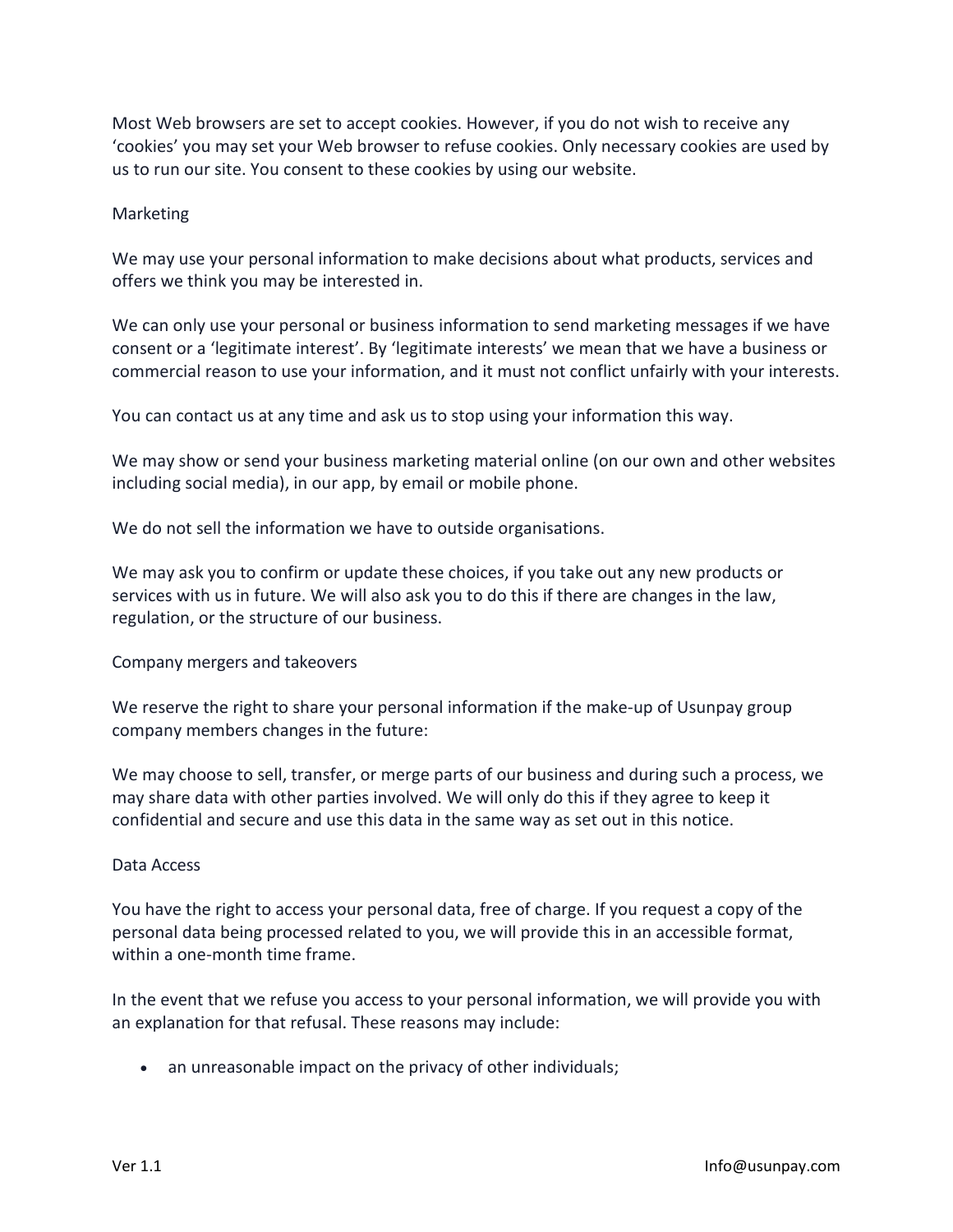- the information relates to legal proceedings between Usunpay Group Companies and you;
- the information would reveal sensitive corporate decision-making process; or
- we are prevented by law from disclosing the information or providing access.

### Data Correction

If you believe that your personal data is incorrect, incomplete or inaccurate, you have the right to have it rectified or completed without undue delay. You must advise of which data is incorrect and we will notify any data recipients that the personal data has been changed or deleted.

## Data Portability

When processing is based on your consent or a contract, you can ask for personal data to be transmitted to another company. This is known as the right to data portability

#### Data Erasure

You can also ask us to delete, remove, or stop using your personal information if there is no need for us to keep it. This is known as the 'right to be forgotten'.

We will delete or stop using your data unless there are legal or other official reasons why we need to keep or use your data.

#### Data Restriction

We may sometimes be able to restrict the use of your data. This means that it can only be used for certain things, such as legal claims or to exercise legal rights.

You can ask us to restrict the use of your personal information if:

- It is not accurate
- It has been used unlawfully but you don't want us to delete it

#### Data Security

We store personal information in an encrypted database on our servers. We will take reasonable steps to protect personal information from loss, misuse, unauthorised access, modification or disclosure.

#### Period of Retention